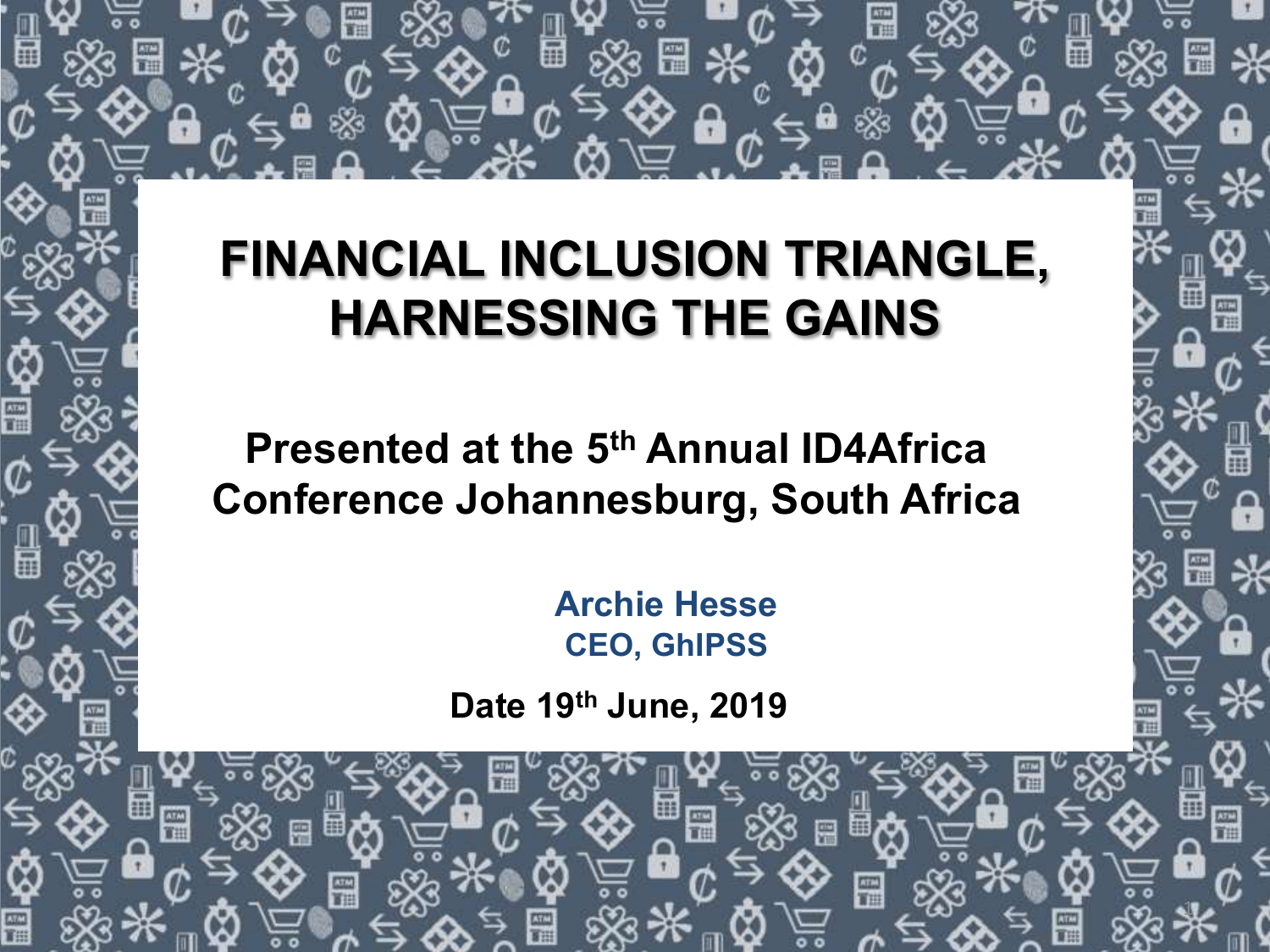

# **WHO WE ARE**

The Ghana Interbank Payment and Settlement Systems Limited (GhIPSS) is a wholly owned subsidiary of the Bank of Ghana. It was incorporated in May 2007 with a mandate to implement and manage **interoperable** payment system infrastructures for banks and non bank financial institutions in Ghana.



CCC



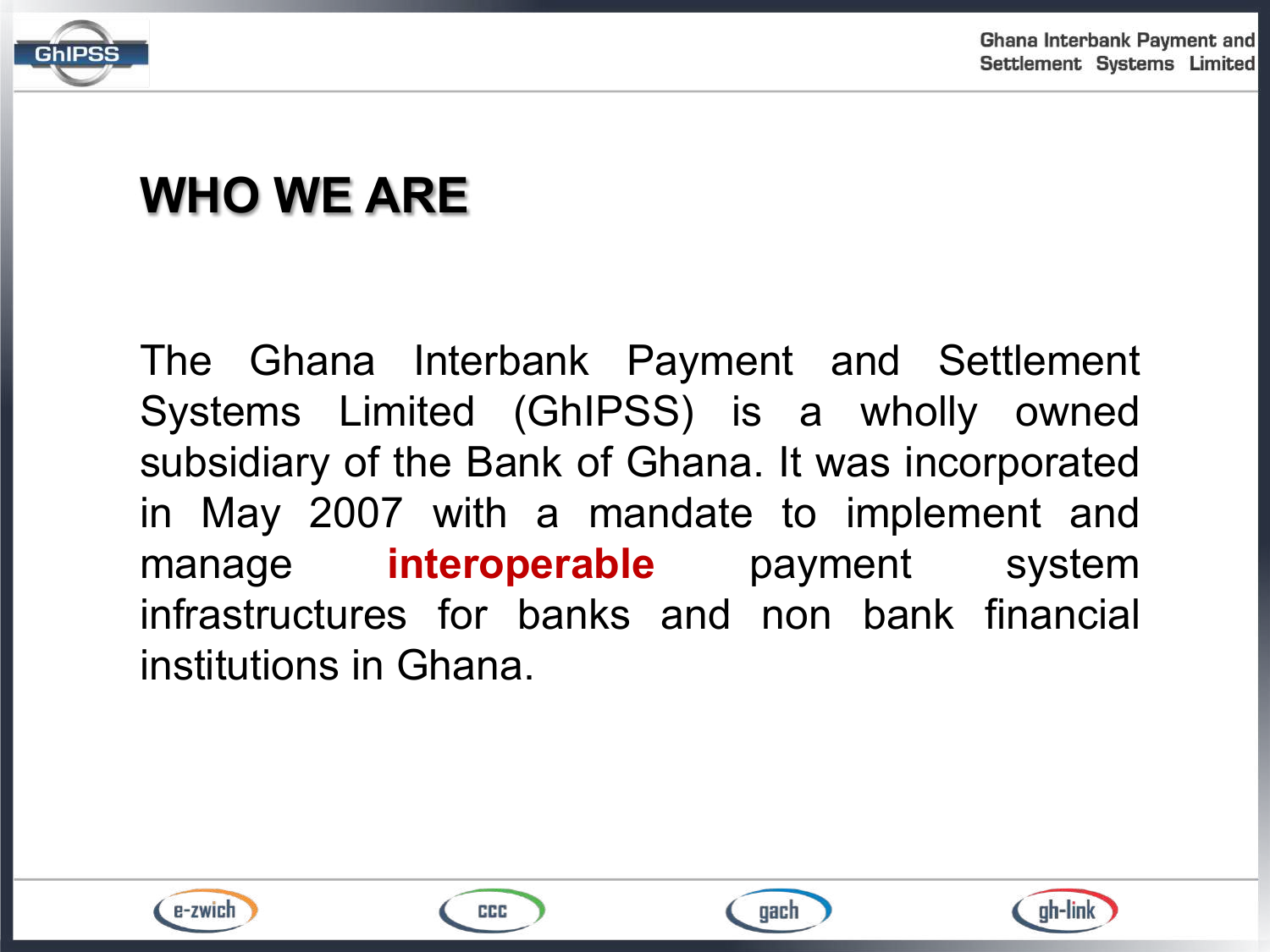GhIPSS

# **OUR PORTFOLIO**

**Ghana Interbank Payment and** Settlement Systems Limited

3

National Biometric Smart Card Banking & Retail System**e-zwich®**

Cheque Codeline Clearing (CCC) System

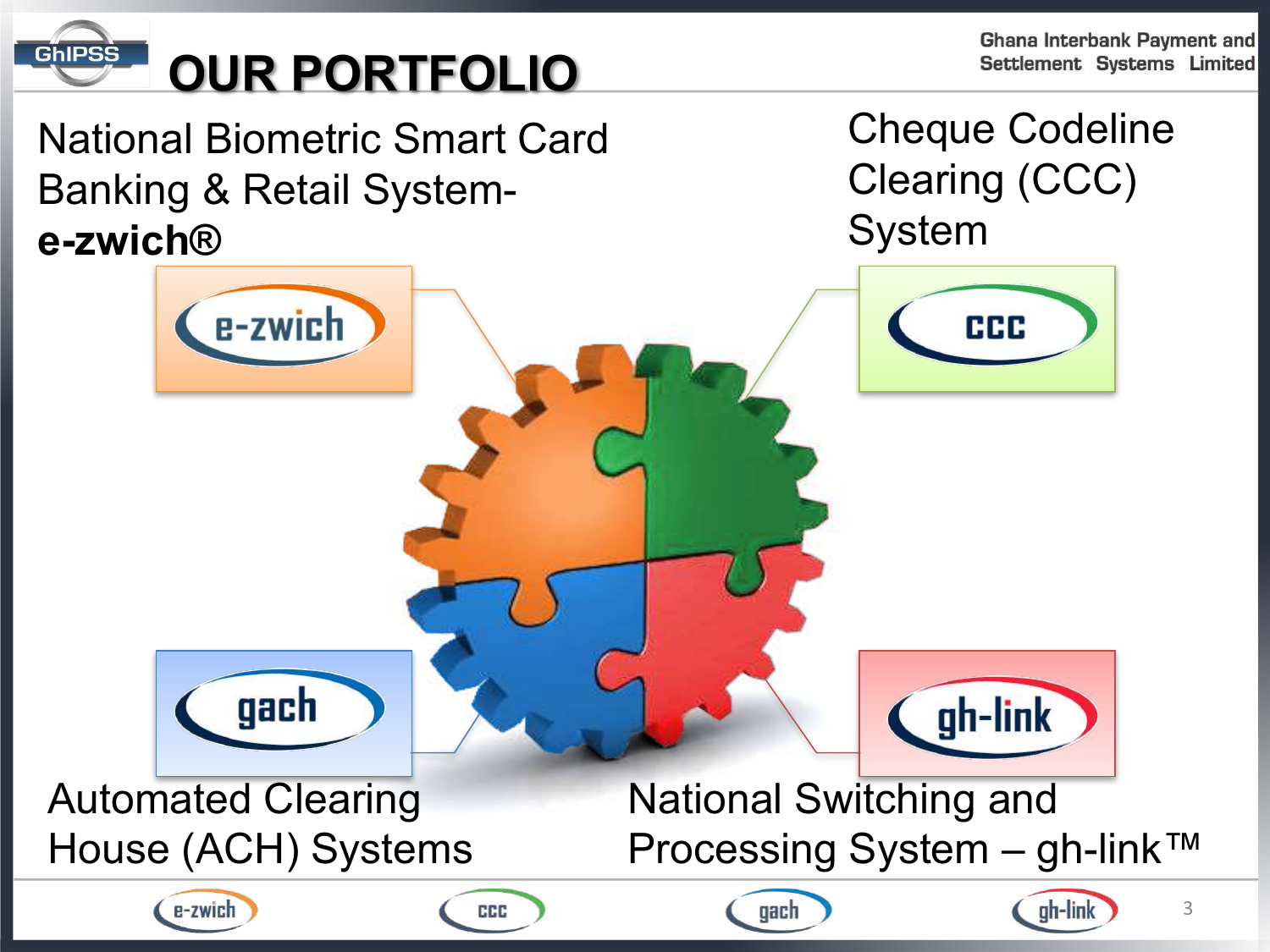# **ENABLING FINANCIAL INCLUSION WITH INTEROPERABILITY**

h

圖

Ē

![](_page_3_Picture_1.jpeg)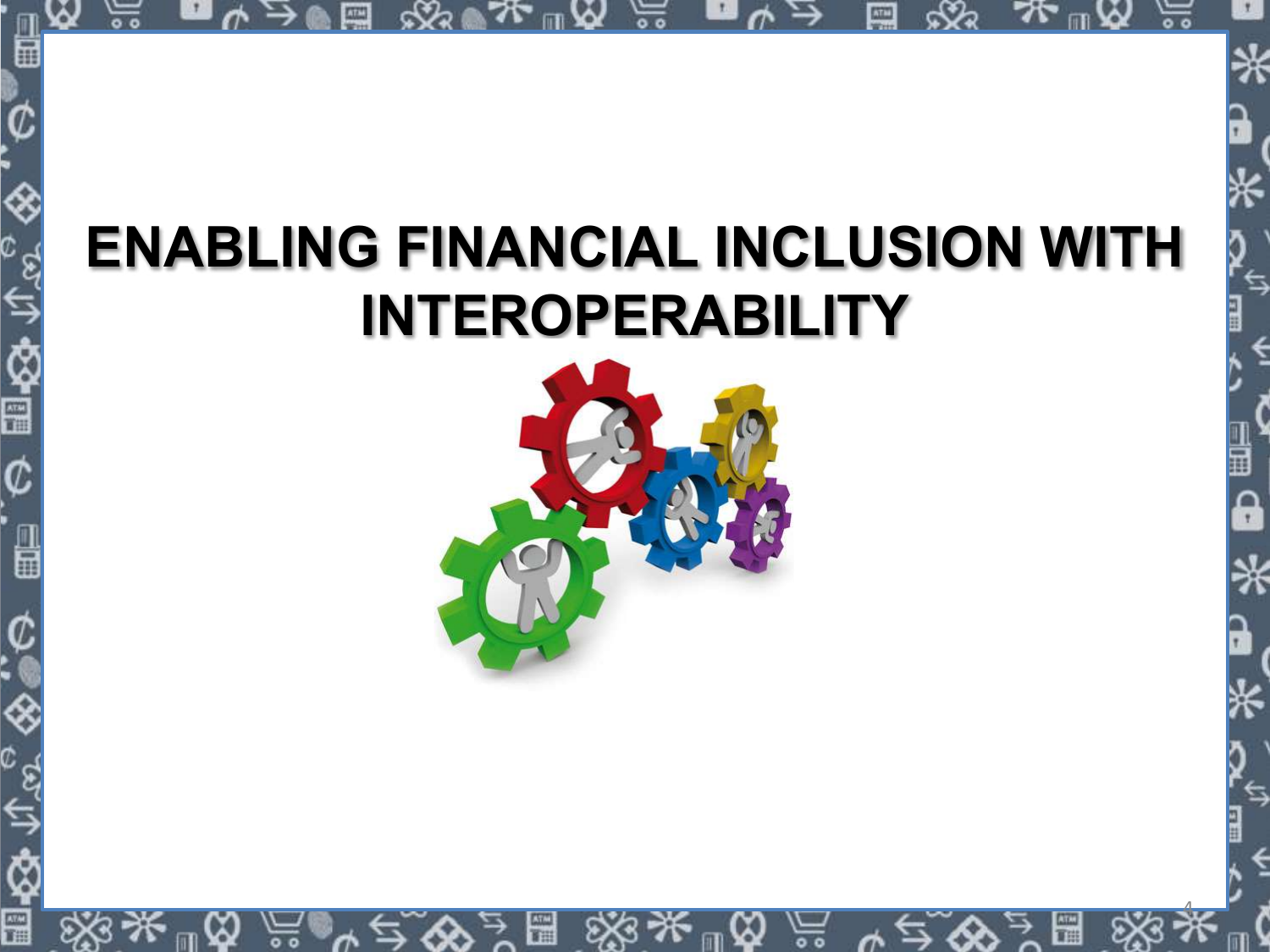![](_page_4_Picture_0.jpeg)

# **EVOLUTION OF INTEROPERABILITY IN GHANA**

![](_page_4_Figure_3.jpeg)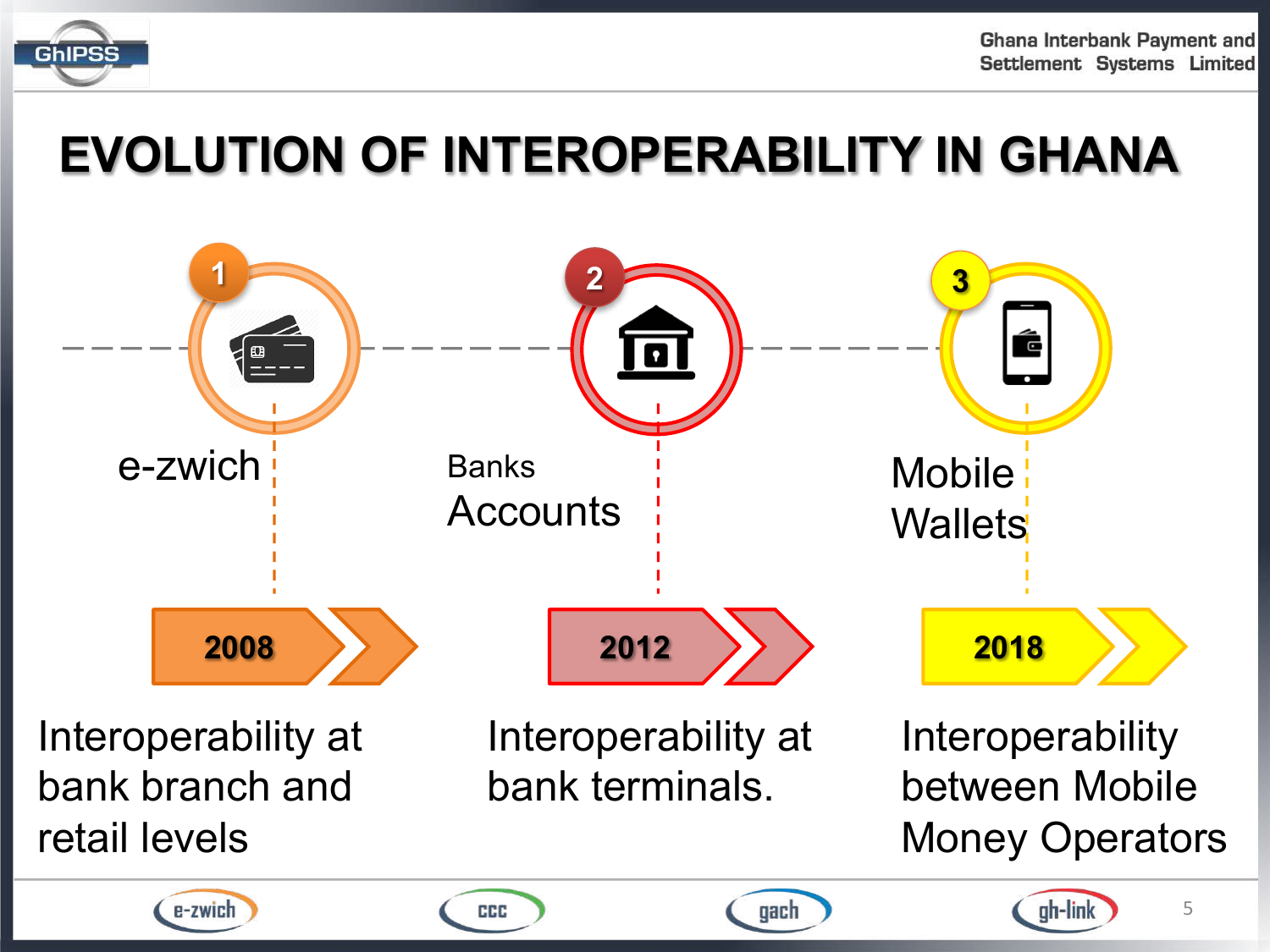![](_page_5_Figure_0.jpeg)

<sup>6</sup> *\* The e-zwich system uses finger print for authentication*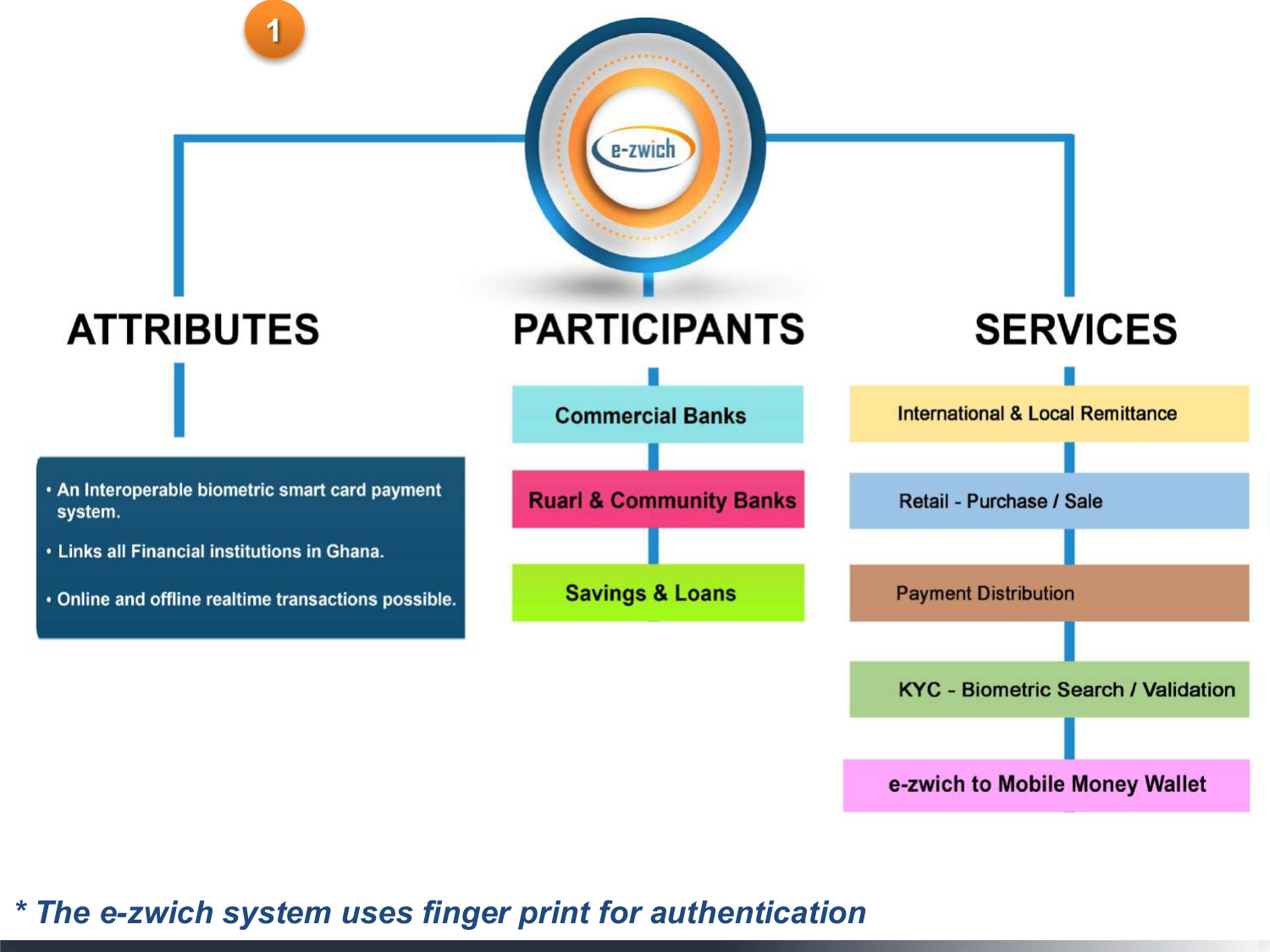![](_page_6_Picture_0.jpeg)

![](_page_6_Picture_1.jpeg)

## Stored Value Cards

## **e-zwich System Architecture**

![](_page_6_Figure_5.jpeg)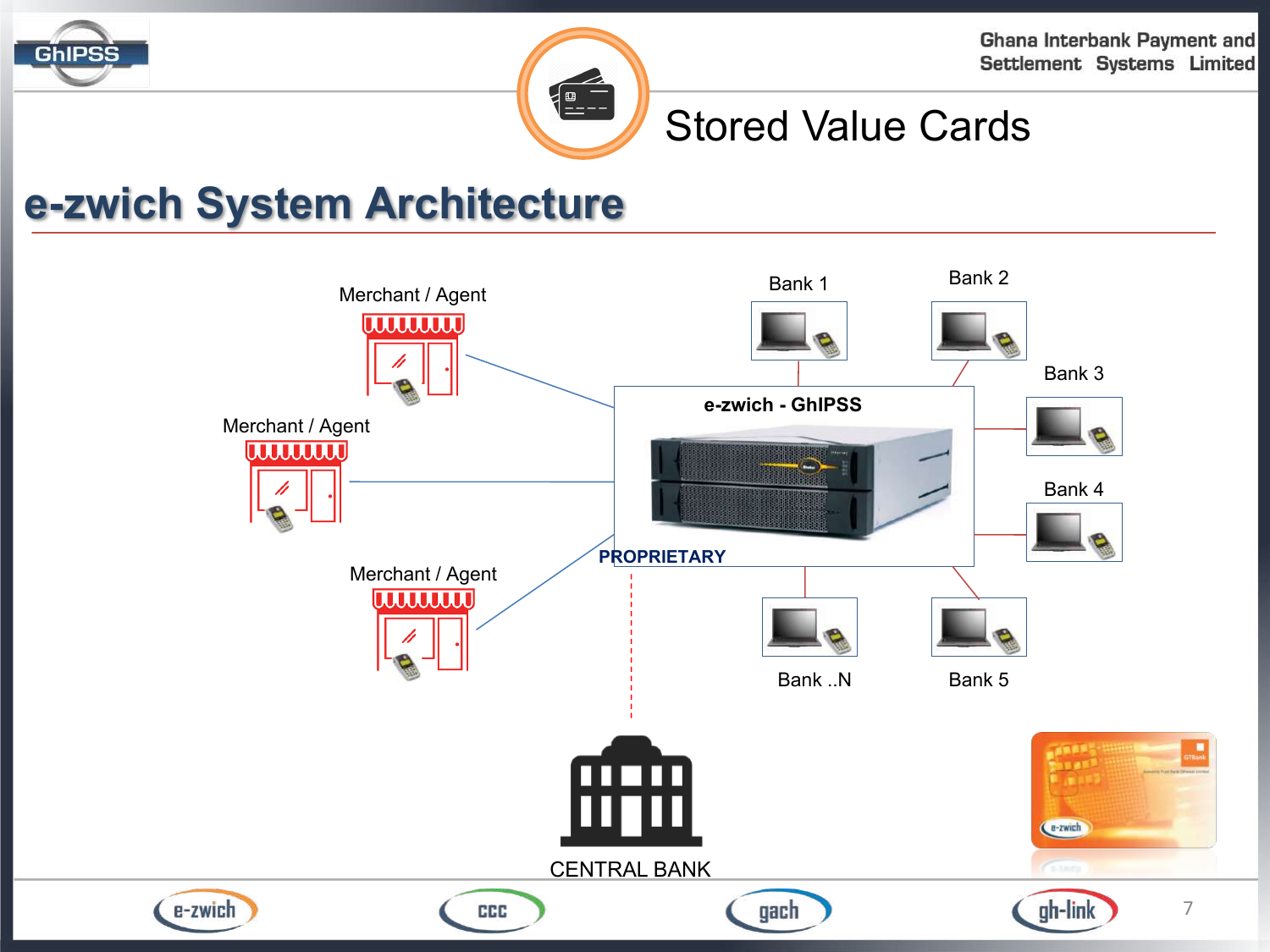![](_page_7_Picture_0.jpeg)

![](_page_7_Picture_1.jpeg)

![](_page_7_Figure_2.jpeg)

**Interbank Switching and Processing** 

![](_page_7_Picture_4.jpeg)

CCC

gach

![](_page_7_Picture_7.jpeg)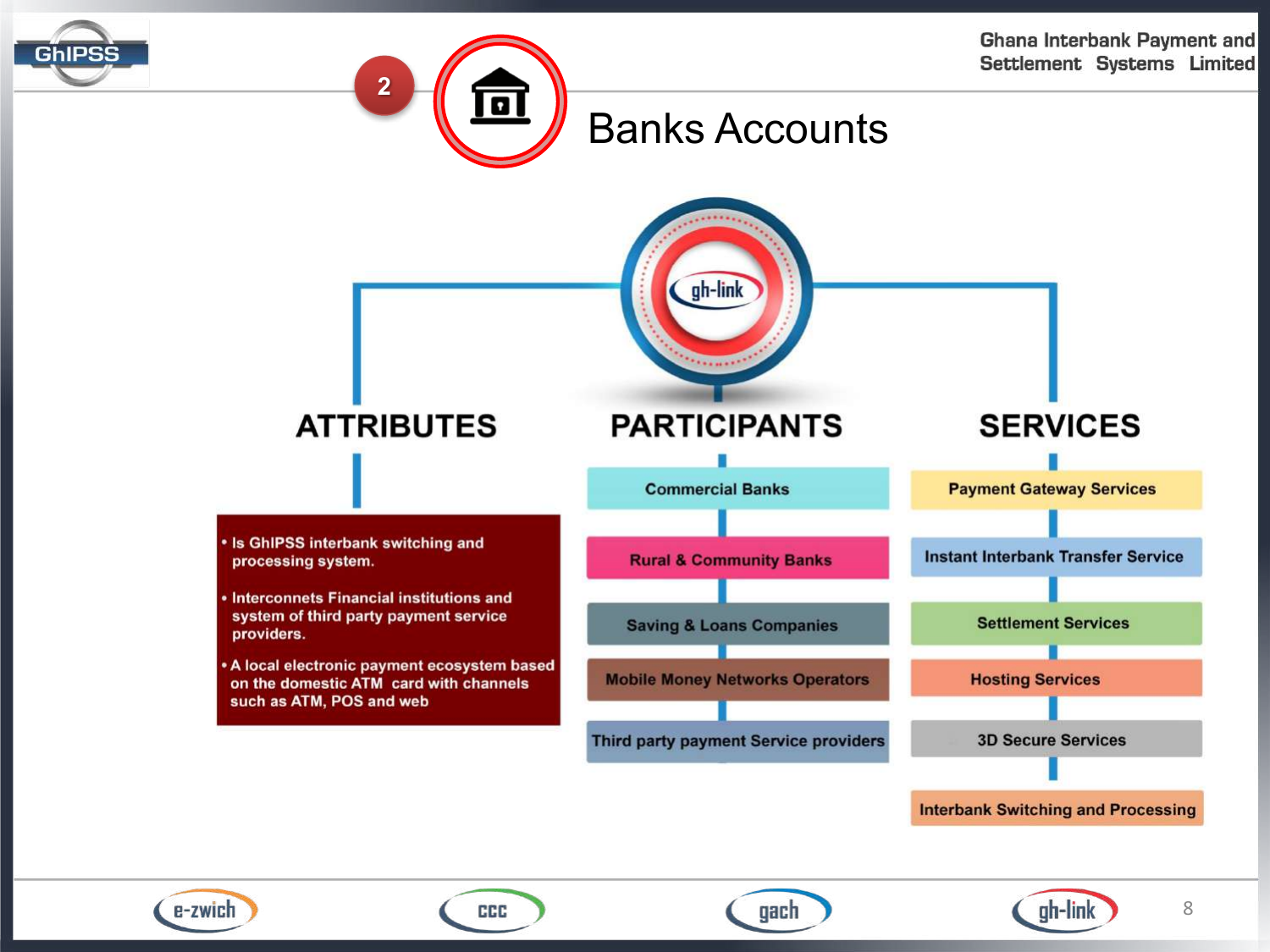![](_page_8_Picture_0.jpeg)

![](_page_8_Picture_1.jpeg)

## Mobile Wallets

## **Mobile Money Interoperability -MMI**

**3**

■ Instant inter-network switching and processing system which Interconnects mobile money systems of Telecom operators

Ć

- Connects the MMI platform with the e-zwich System/ gh-link platform
- Leverages the Instant Pay service of the gh-link platform

## **PARTICIPANTS**

■ 3 Telecom Providers

![](_page_8_Picture_9.jpeg)

![](_page_8_Picture_11.jpeg)

![](_page_8_Picture_12.jpeg)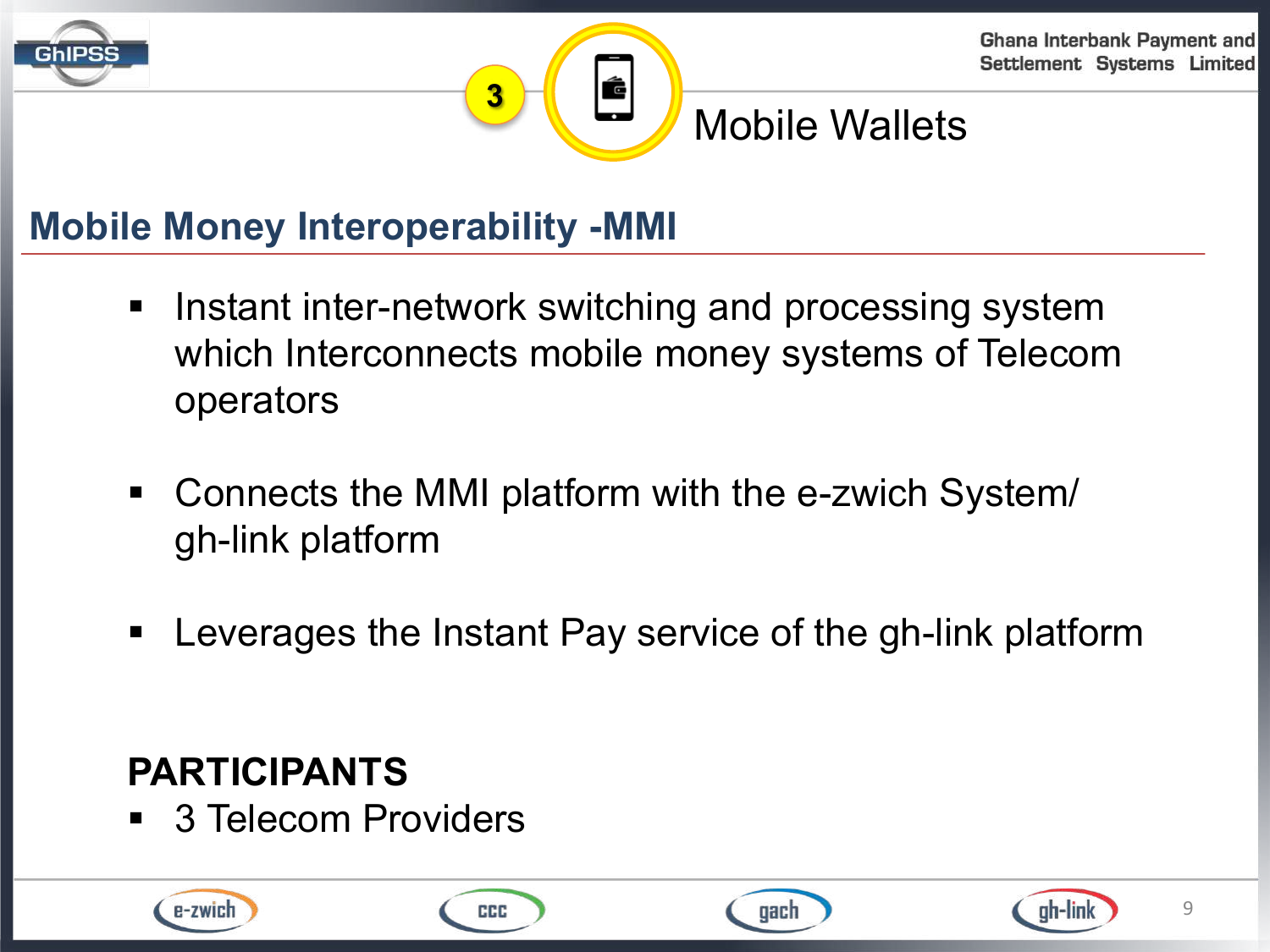![](_page_9_Picture_0.jpeg)

## **THE FINANCIAL INCLUSION TRIANGLE**

![](_page_9_Figure_3.jpeg)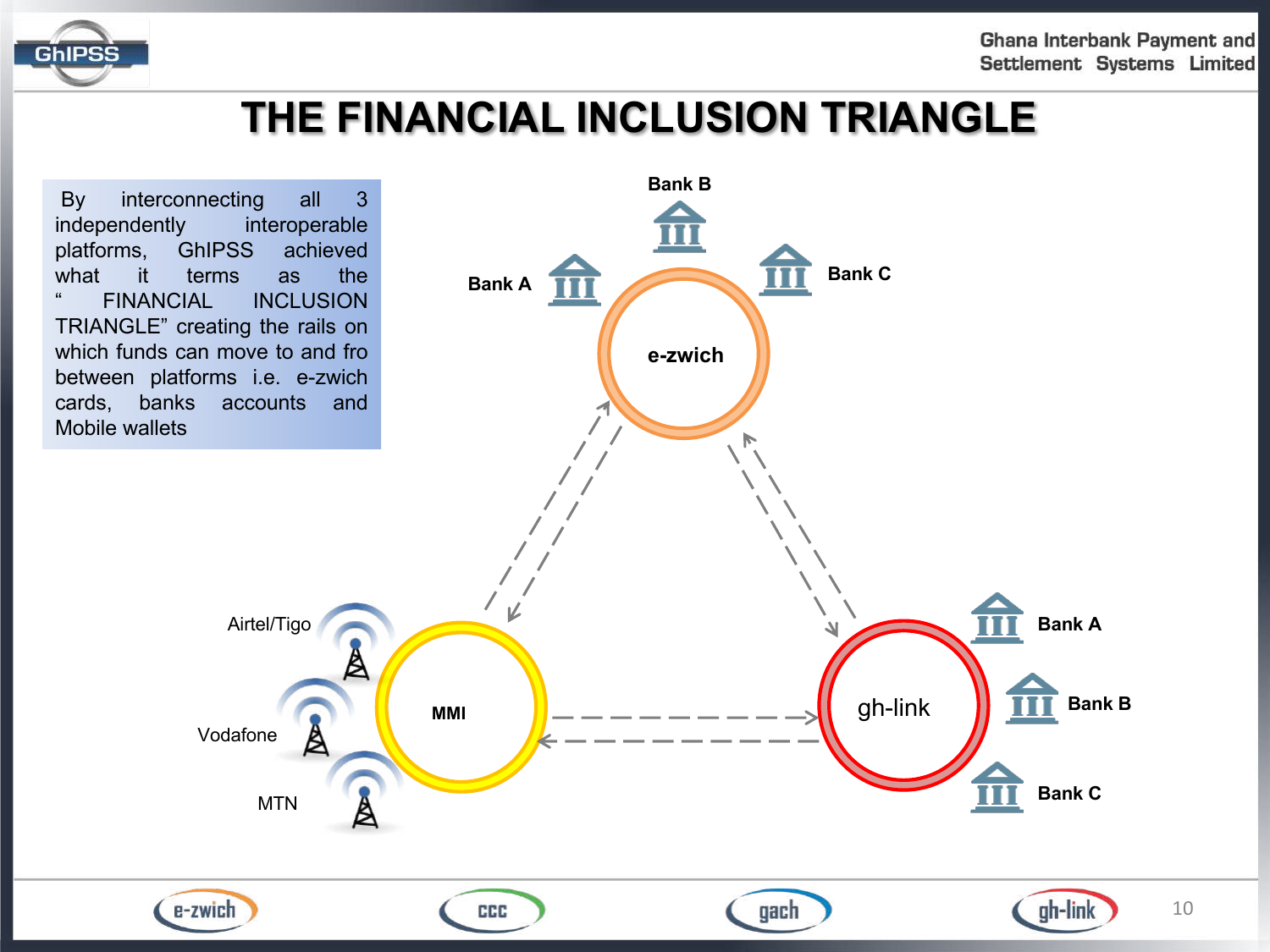![](_page_10_Picture_0.jpeg)

### **Ghana's Financial Inclusion Triangle- Our Observations**

![](_page_10_Picture_3.jpeg)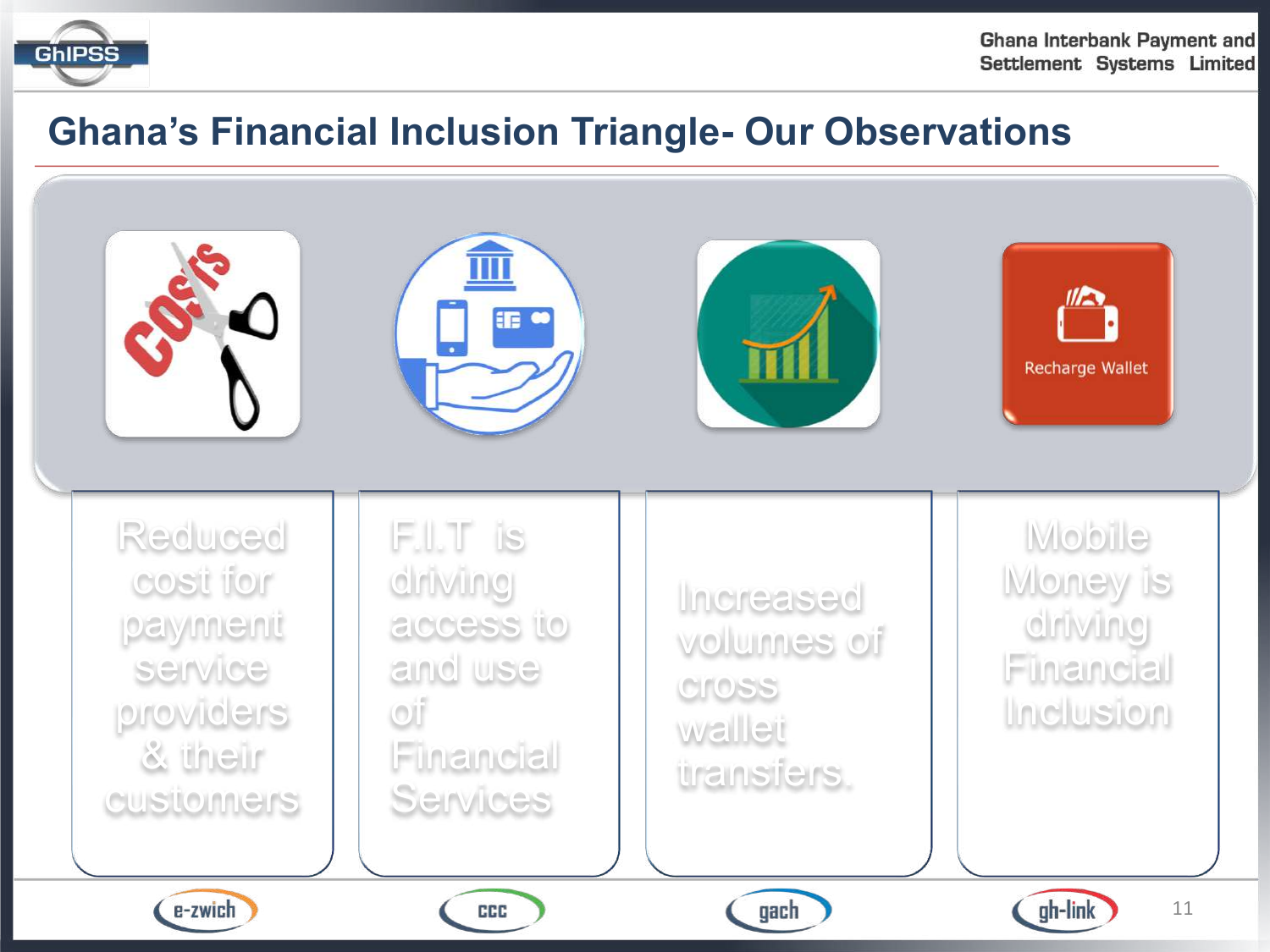![](_page_11_Picture_0.jpeg)

12

ah-link

#### **FUNDS RECEIVED INTO MOBILE WALLETS VIA MMI– MAY TO DEC 2018**

![](_page_11_Figure_3.jpeg)

gach

*Cross Wallet transactions are driving MMI Volumes*

![](_page_11_Picture_5.jpeg)

CCC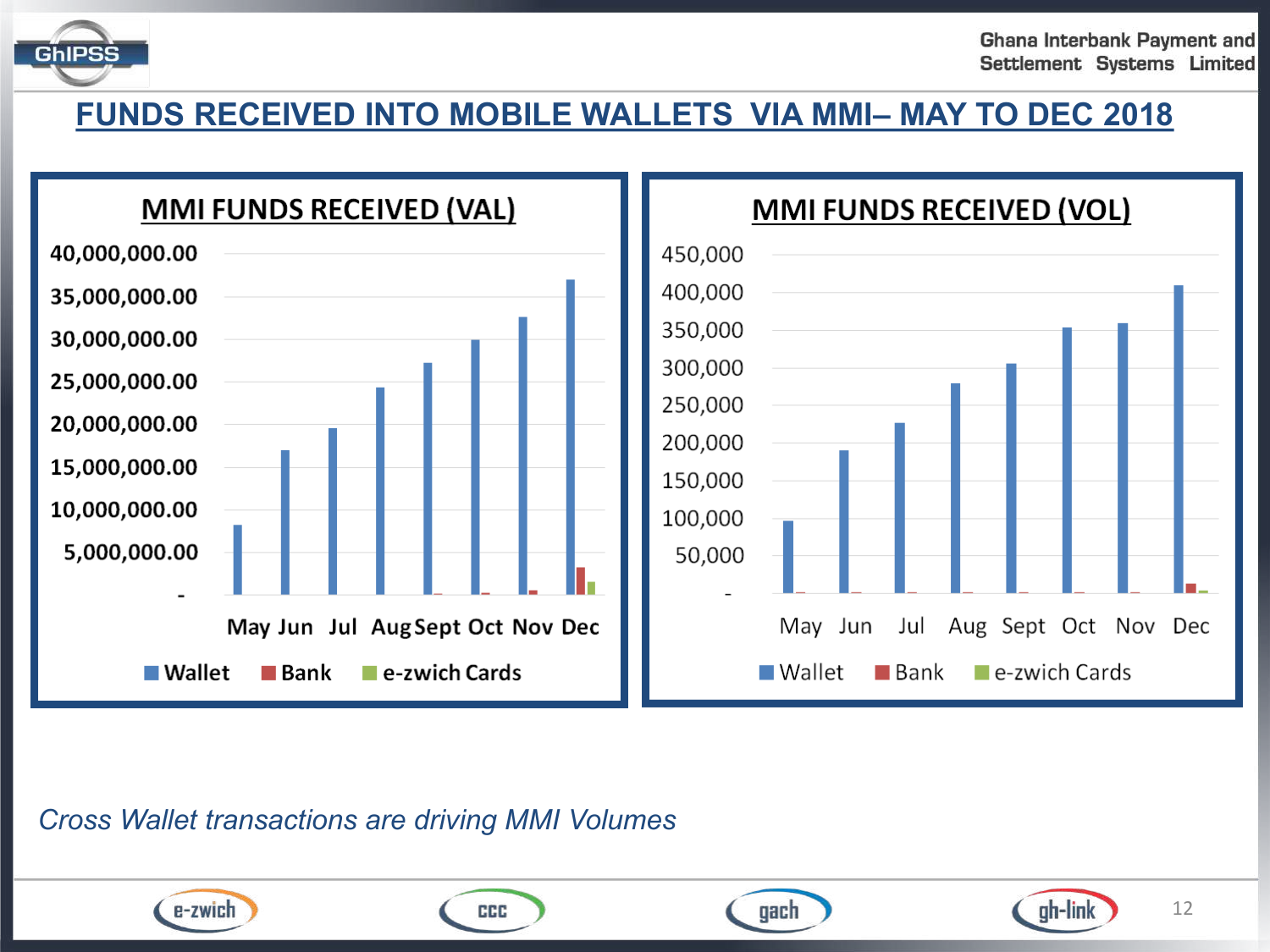![](_page_12_Picture_0.jpeg)

### **2018 Facts- e-zwich & Mobile Money**

#### **e-zwich**

![](_page_12_Figure_4.jpeg)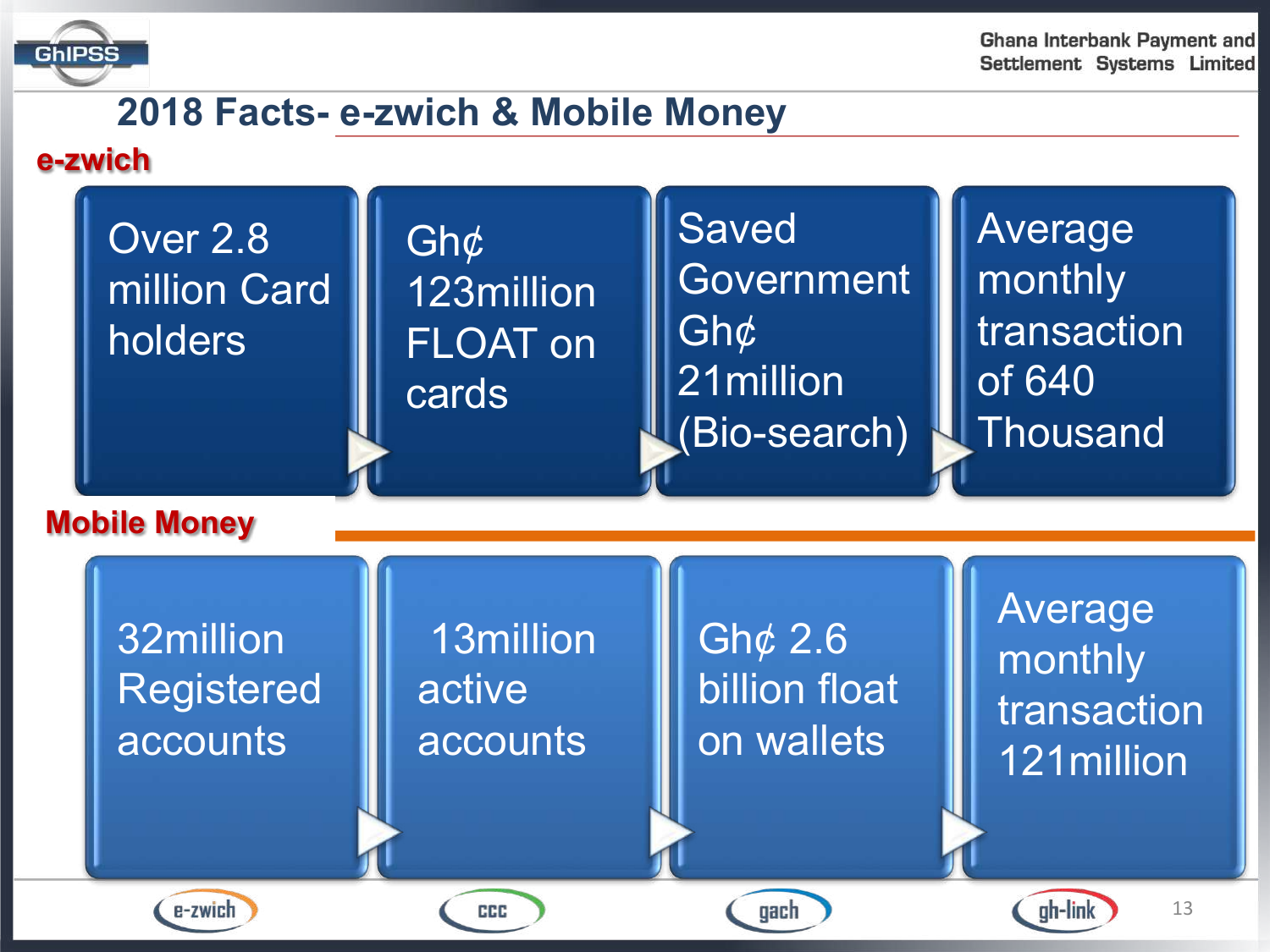![](_page_13_Picture_0.jpeg)

### **2018 Facts- e-zwich & Mobile Money Cont**

#### **e-zwich**

**Increased the number of organizations who make payment with electronic platforms. Egs below:** 

#### **Government Ministry/ Agencies**

- National Service **Secretariat**
- Ministry of Health
- Nations Builders Corp (NABCO)
- Youth Employment Agency (YEA)

#### **Government Agencies**

- Student Loans Trust Fund
- GSOP-LIPW
- Ghana School Feeding Program
- LEAP- Livelihood Empowerment Against Poverty

#### **Private Agencies**

- Cargill
- Olam
- PBC
- Zoomlion
- Ghana Dock Labour
- JSDF

![](_page_13_Picture_22.jpeg)

CCC

![](_page_13_Picture_24.jpeg)

![](_page_13_Picture_25.jpeg)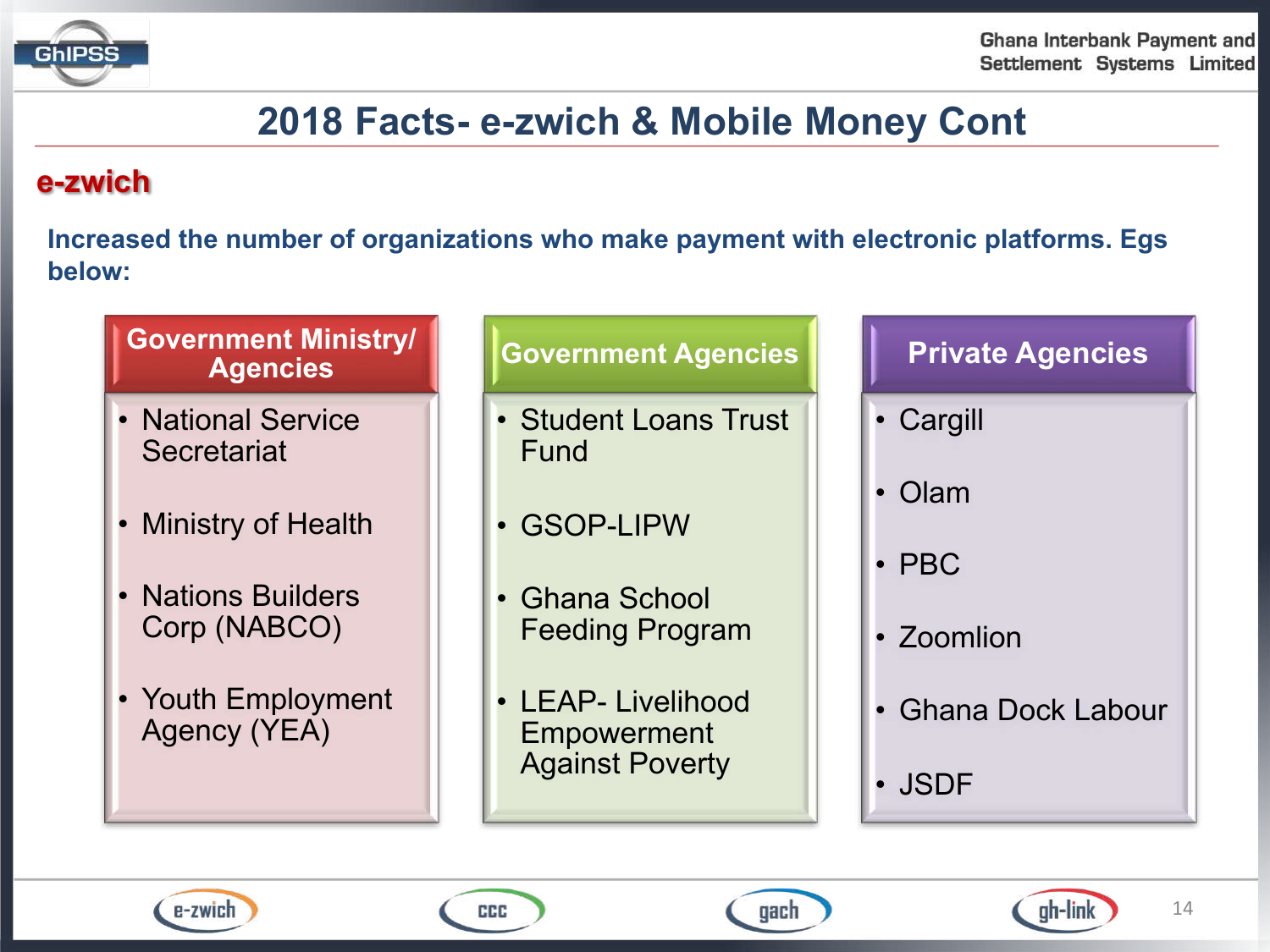![](_page_14_Picture_0.jpeg)

### **Impact of Mobile Money on Financial Inclusion**

## Financial access has expanded fast

Largely thanks to very rapid uptake of mobile money

![](_page_14_Figure_5.jpeg)

#### *Source: Global Findex Report, 2017 by CGAP*

![](_page_14_Picture_7.jpeg)

CCC

![](_page_14_Picture_9.jpeg)

![](_page_14_Picture_10.jpeg)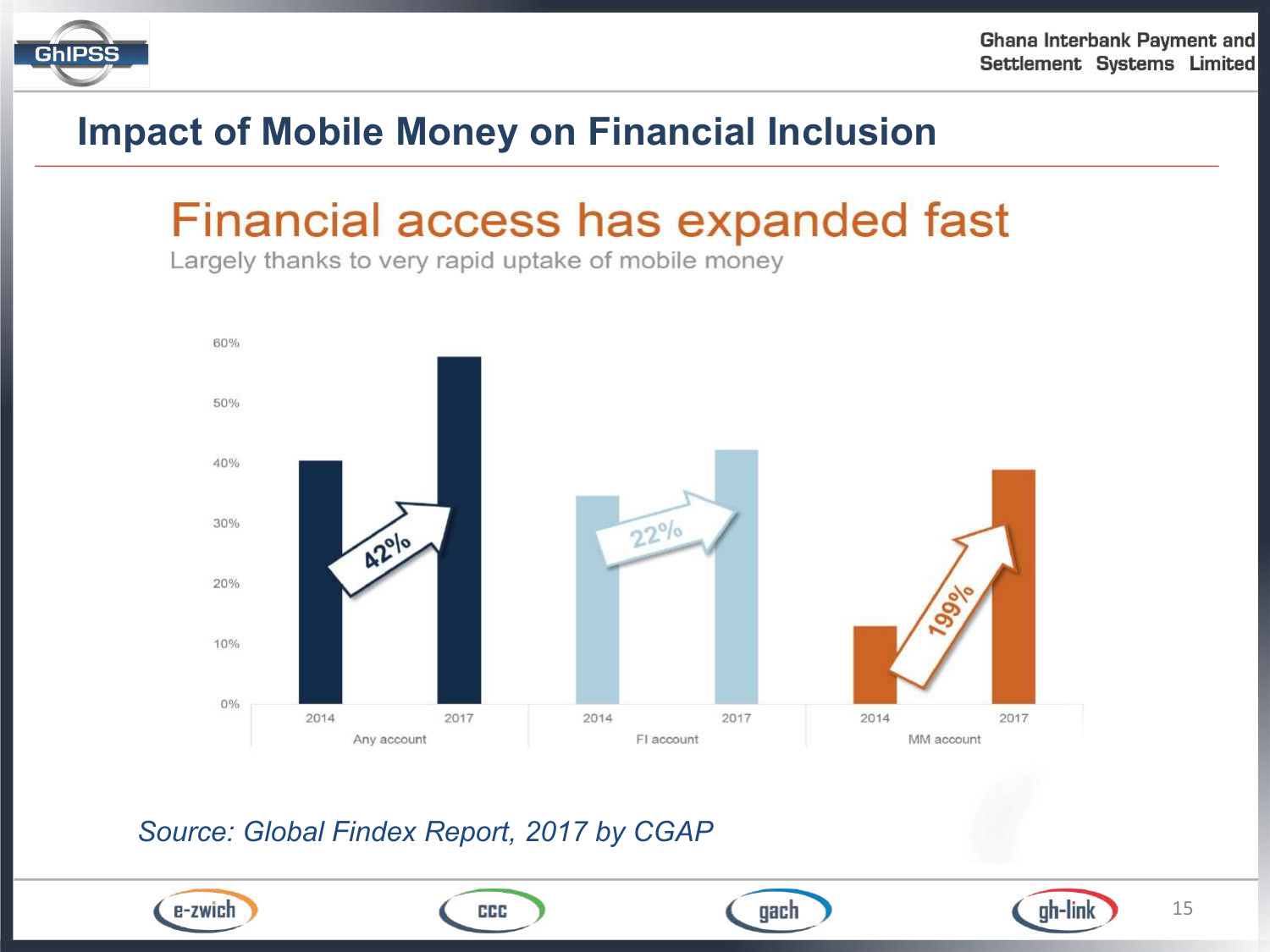![](_page_15_Picture_0.jpeg)

### **Lessons/ Recommendations**

- Enabling Regulatory Environment
- Interoperability is key for growth
- Collaboration among all players/partners
- **Availability of Technological Infrastructure**

![](_page_15_Picture_7.jpeg)

![](_page_15_Picture_9.jpeg)

![](_page_15_Picture_10.jpeg)